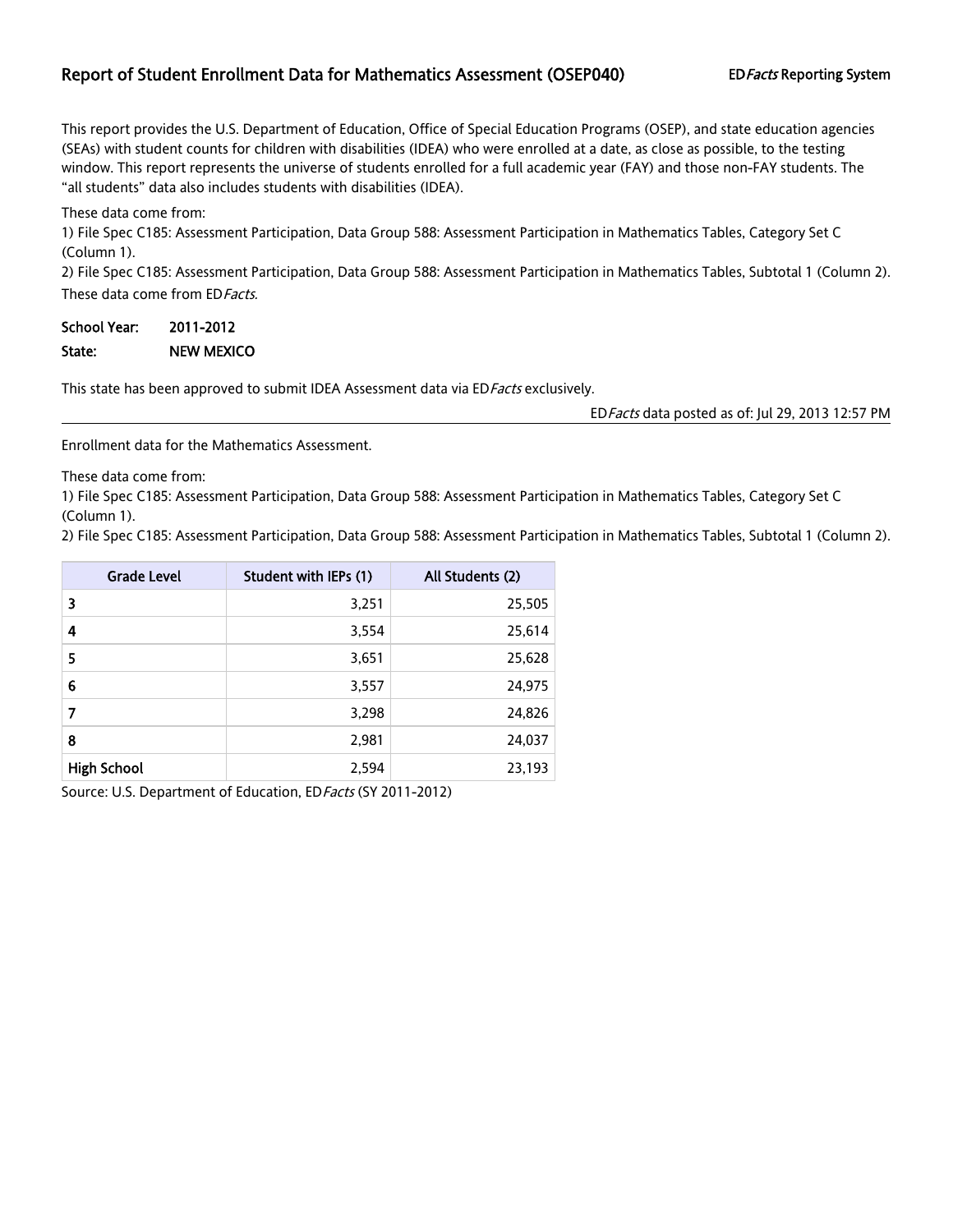## Report of the Participation of Students with Disabilities (IDEA) on Mathematics Assessment (OSEP041)

This report provides the U.S. Department of Education, Office of Special Education Programs (OSEP), and state education agencies (SEAs) with student counts for children with disabilities (IDEA) who participated in Mathematics assessments and received a valid score.

Chart 1: Students with Disabilities (IDEA) who participated in Regular (General) Mathematics Assessment based on Grade Level Academic Achievement Standards.

| School Year: | 2011-2012         |
|--------------|-------------------|
| State:       | <b>NEW MEXICO</b> |

This state has been approved to submit IDEA Assessment data via ED Facts exclusively.

EDFacts data posted as of: Aug 2, 2013 11:35 AM

Students with Disabilities (IDEA) who participated in Regular (General) Mathematics Assessment based on Grade Level Academic Achievement Standards.

#### These data come from:

File Spec C185: Assessment Participation, Data Group 588: Assessment Participation in Mathematics Table, Category Set C.

|                    |           | Students with Disabilities (IDEA) who participated in Regular (General) Mathematics Assessment<br>based on Grade Level Academic Achievement Standards |
|--------------------|-----------|-------------------------------------------------------------------------------------------------------------------------------------------------------|
| <b>Grade Level</b> | Total (3) | Subset (of 3) who participated in the Assessment with<br><b>Accommodations (3A)</b>                                                                   |
| 3                  | 2.979     | 1,955                                                                                                                                                 |
| 4                  | 3,281     | 2,263                                                                                                                                                 |
| 5                  | 3,367     | 2,461                                                                                                                                                 |
| 6                  | 3,294     | 2,165                                                                                                                                                 |
|                    | 3,010     | 1,895                                                                                                                                                 |
| 8                  | 2,737     | 1,614                                                                                                                                                 |
| High School        | 2,363     | 1,093                                                                                                                                                 |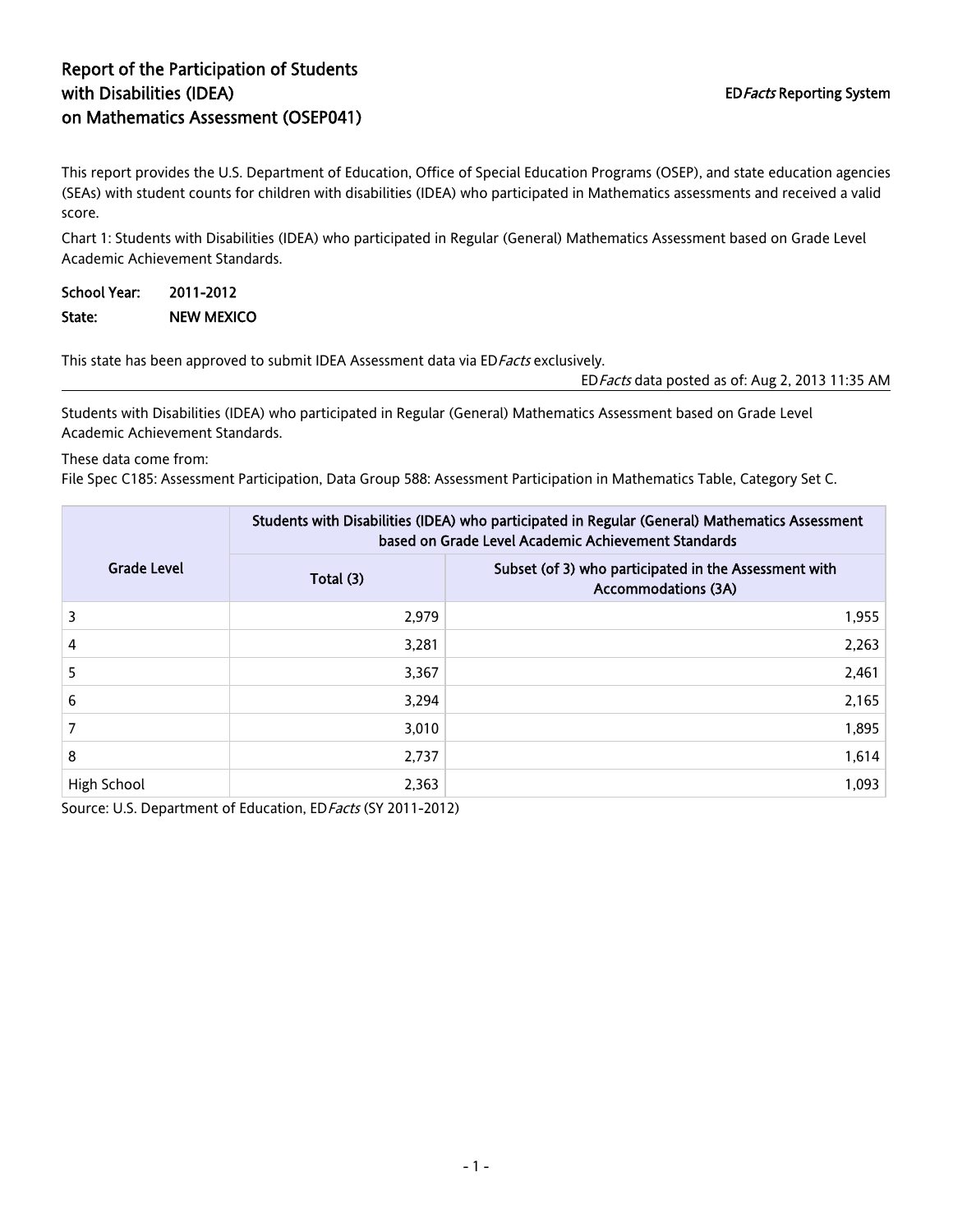## Report of the Participation of Students with Disabilities (IDEA) on Mathematics Assessment (OSEP041) and Mathematics Assessment (OSEP041)

This report provides the U.S. Department of Education, Office of Special Education Programs (OSEP), and state education agencies (SEAs) with student counts for children with disabilities (IDEA) who participated in Mathematics assessments and received a valid score.

Chart 2: Students with Disabilities (IDEA) who participated in an Alternate Mathematics Assessments.

School Year: 2011-2012 State: NEW MEXICO

This state has been approved to submit IDEA Assessment data via ED Facts exclusively.

EDFacts data posted as of: Aug 2, 2013 11:35 AM

Students with Disabilities (IDEA) who participated in an Alternate Mathematics Assessments.

These data come from:

File Spec C185: Assessment Participation, Data Group 588: Assessment Participation in Mathematics Table, Category Set C.

|                    | Students with Disabilities (IDEA) who participated in an Alternate Mathematics Assessments |                                                                                                                                    |                                                                                                                              |                                                                                                                               |  |  |  |  |
|--------------------|--------------------------------------------------------------------------------------------|------------------------------------------------------------------------------------------------------------------------------------|------------------------------------------------------------------------------------------------------------------------------|-------------------------------------------------------------------------------------------------------------------------------|--|--|--|--|
| <b>Grade Level</b> | Total $(4)^{1}$                                                                            | Subset (of 4) whose<br><b>Alternate Assessment</b><br>was based on Grade<br>Level Academic<br><b>Achievement Standards</b><br>(AA) | Subset (of 4) whose<br><b>Alternate Assessment</b><br>was based on modified<br><b>Academic Achievement</b><br>Standards (4B) | Subset (of 4) whose<br><b>Alternate Assessment</b><br>was based on Alternate<br><b>Academic Achievement</b><br>Standards (4C) |  |  |  |  |
| 3                  | 236                                                                                        |                                                                                                                                    |                                                                                                                              | 236                                                                                                                           |  |  |  |  |
| 4                  | 246                                                                                        |                                                                                                                                    |                                                                                                                              | 246                                                                                                                           |  |  |  |  |
| 5                  | 256                                                                                        |                                                                                                                                    |                                                                                                                              | 256                                                                                                                           |  |  |  |  |
| 6                  | 238                                                                                        |                                                                                                                                    |                                                                                                                              | 238                                                                                                                           |  |  |  |  |
| 7                  | 252                                                                                        |                                                                                                                                    |                                                                                                                              | 252                                                                                                                           |  |  |  |  |
| 8                  | 215                                                                                        |                                                                                                                                    |                                                                                                                              | 215                                                                                                                           |  |  |  |  |
| <b>High School</b> | 157                                                                                        |                                                                                                                                    |                                                                                                                              | 157                                                                                                                           |  |  |  |  |

<sup>1</sup>The column named 'Total (4)' is auto calculated from columns  $4A + 4B + 4C$ .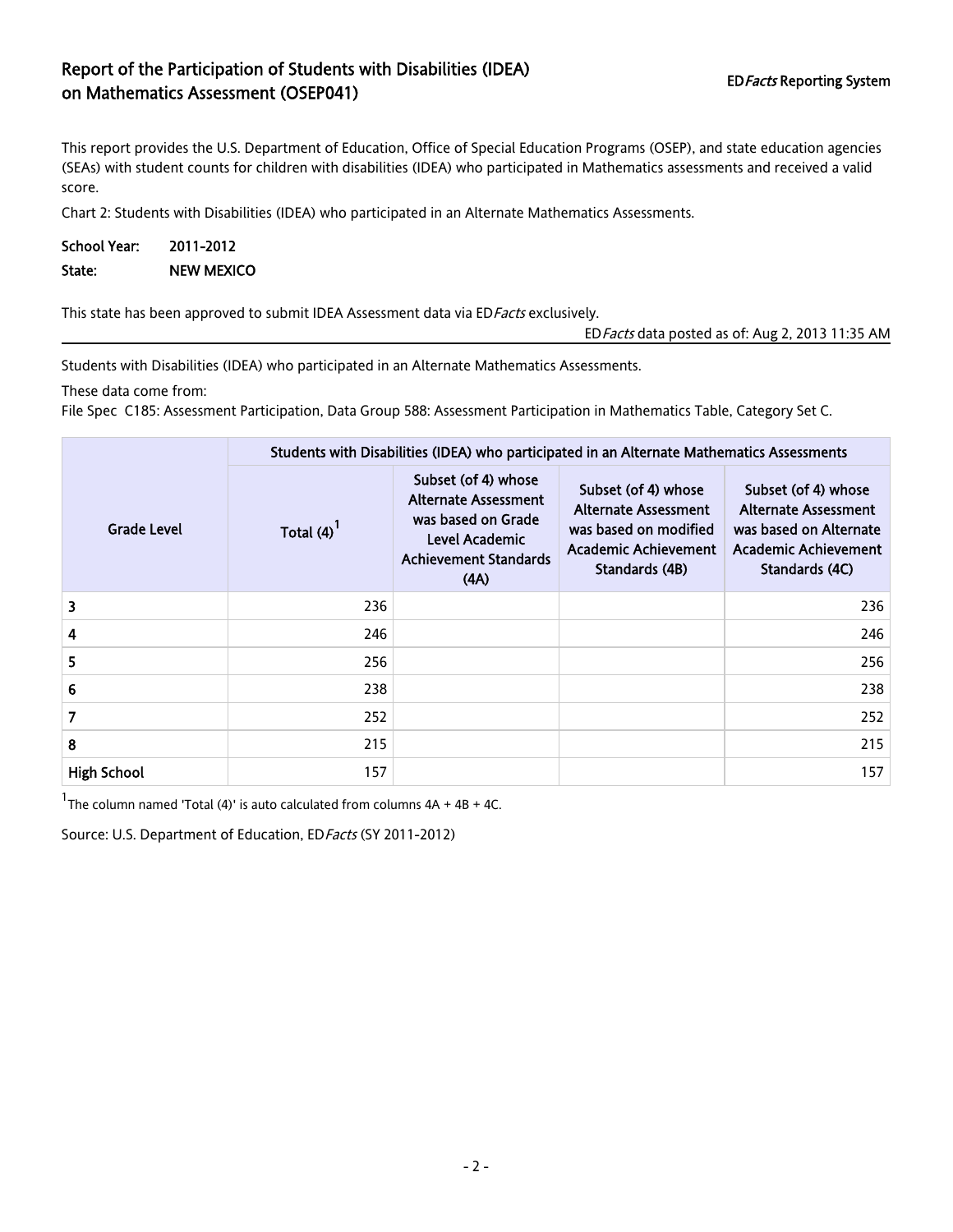## Report of the Participation of Students with Disabilities (IDEA) on Mathematics Assessment (OSEP041)<br>The Mathematics Assessment (OSEP041)

This report provides the U.S. Department of Education, Office of Special Education Programs (OSEP), and state education agencies (SEAs) with student counts for children with disabilities (IDEA) who participated in Mathematics assessments and received a valid score.

Chart 3: Students with Disabilities (IDEA) counted as nonparticipants in accordance with ESEA.

School Year: 2011-2012 State: NEW MEXICO

This state has been approved to submit IDEA Assessment data via ED Facts exclusively.

EDFacts data posted as of: Aug 2, 2013 11:35 AM

Students with Disabilities (IDEA) counted as nonparticipants in accordance with ESEA.

These data come from:

File Spec C004: Children with Disabilities (IDEA) - Not Participating in Assessments, Data Group 491: Children with Disabilities (IDEA) Not Participating in Assessments Table, Category Set A.

|                    | Students with Disabilities (IDEA) counted as non-participants in accordance with |                                                                    |                                                                                |            |                                                           |                                            |
|--------------------|----------------------------------------------------------------------------------|--------------------------------------------------------------------|--------------------------------------------------------------------------------|------------|-----------------------------------------------------------|--------------------------------------------|
|                    |                                                                                  |                                                                    | Students with Disabilities (IDEA) who did not<br>participate in any Assessment |            |                                                           |                                            |
| <b>Grade Level</b> | <b>Students</b><br>whose<br>Assessment<br><b>Results were</b><br>Invalid (5)     | Students who<br>participated in<br>Out-Of-Grade<br>Level Tests (6) | Parental<br>Exemption (7)                                                      | Absent (8) | Did not<br>participate for<br><b>Other Reasons</b><br>(9) | <b>Medical</b><br><b>Emergency</b><br>(10) |
| 3                  | 25                                                                               |                                                                    | 4                                                                              | 4          | 0                                                         |                                            |
| 4                  | 18                                                                               |                                                                    | 9                                                                              | $\Omega$   | 0                                                         | $\Omega$                                   |
| 5                  | 19                                                                               |                                                                    | 2                                                                              | 6          | $\Omega$                                                  |                                            |
| 6                  | 18                                                                               |                                                                    | 2                                                                              | 4          | $\Omega$                                                  |                                            |
| 7                  | 24                                                                               |                                                                    | 3                                                                              | 8          | 0                                                         |                                            |
| 8                  | 18                                                                               |                                                                    | 0                                                                              | 11         | 0                                                         | $\bf{0}$                                   |
| High School        | 38                                                                               |                                                                    | 3                                                                              | 33         | 0                                                         | 0                                          |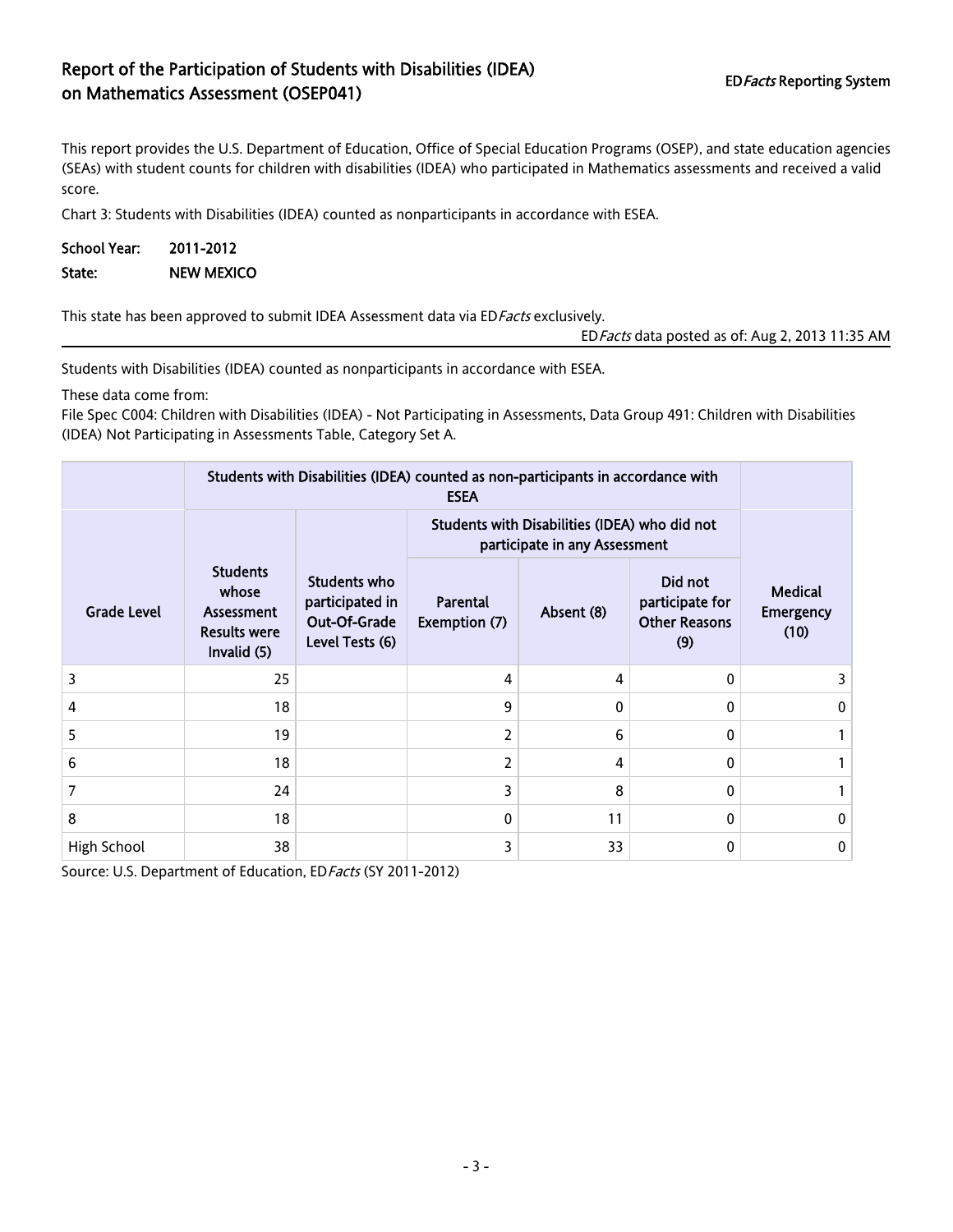#### Report of the Performance of Students with Disabilities (IDEA) on Mathematics Assessment (OSEP042)

This report provides the U.S. Department of Education, Office of Special Education Programs (OSEP), and state education agencies (SEAs) with student counts for the performance of children with disabilities (IDEA) in mathematics assessments based on achievement levels defined by the SEA.

Chart 1: Regular (General) Mathematics Assessment based on Grade Level Academic Achievement Standards (11A).

| School Year: | 2011-2012         |
|--------------|-------------------|
| State:       | <b>NEW MEXICO</b> |

This state has been approved to submit IDEA Assessment data via ED Facts exclusively.

EDFacts data posted as of: Jul 29, 2013 1:03 PM

Regular (General) Mathematics Assessment based on Grade Level Academic Achievement Standards (11A).

These data come from:

1) File Spec C175: Academic Achievement in Mathematics, Data Group 583: Academic Achievement in Mathematics Table, Category Set C. Row totals are auto calculated.

2) Proficiency Status table in EDW.

| Regular (General) Mathematics Assessment based on Grade Level Academic Achievement Standards (11A) |                  |                                            |                                                     |                                                     |                                              |                                               |                                               |               |
|----------------------------------------------------------------------------------------------------|------------------|--------------------------------------------|-----------------------------------------------------|-----------------------------------------------------|----------------------------------------------|-----------------------------------------------|-----------------------------------------------|---------------|
| <b>Grade Level</b>                                                                                 | <b>Test Name</b> | Academic<br><b>Achievement</b><br>Level #1 | <b>Academic</b><br><b>Achievement</b><br>Level $#2$ | <b>Academic</b><br><b>Achievement</b><br>Level $#3$ | Academic<br><b>Achievement</b><br>Level $#4$ | Academic<br><b>Achievement</b><br>Level $# 5$ | <b>Academic</b><br>Achievement<br>Level $# 6$ | 11A Row Total |
| 3                                                                                                  |                  | 1,144                                      | 1.124                                               | 668                                                 | 43                                           |                                               |                                               | 2.979         |
| 4                                                                                                  |                  | 1,687                                      | 1,104                                               | 424                                                 | 66                                           |                                               |                                               | 3,281         |
| 5                                                                                                  |                  | 1,849                                      | 1,113                                               | 342                                                 | 63                                           |                                               |                                               | 3,367         |
| 6                                                                                                  |                  | 2,015                                      | 963                                                 | 279                                                 | 37                                           |                                               |                                               | 3,294         |
| 7                                                                                                  |                  | 1,814                                      | 906                                                 | 263                                                 | 27                                           |                                               |                                               | 3,010         |
| 8                                                                                                  |                  | 1,563                                      | 945                                                 | 201                                                 | 28                                           |                                               |                                               | 2,737         |
| <b>High School</b>                                                                                 |                  | 1,138                                      | 1,057                                               | 145                                                 | 23                                           |                                               |                                               | 2,363         |

Lowest achievement level considered proficient:  $3$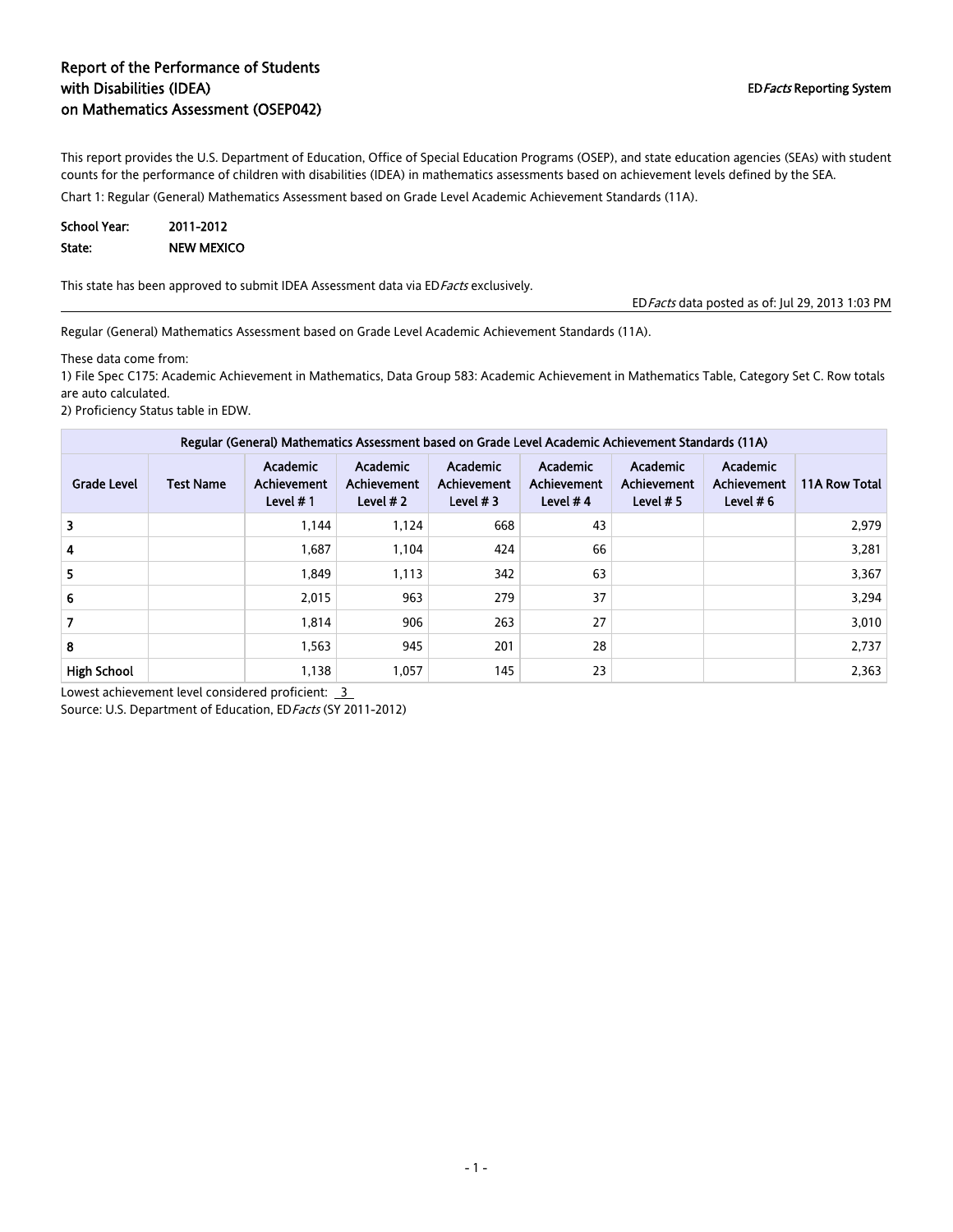#### Report of the Performance of Students with Disabilities (IDEA) on Mathematics Assessment (OSEP042)

This report provides the U.S. Department of Education, Office of Special Education Programs (OSEP), and state education agencies (SEAs) with student counts for the performance of children with disabilities (IDEA) in mathematics assessments based on achievement levels defined by the SEA.

Chart 2: Alternate Mathematics Assessment based on Grade Level Academic Achievement Standards (11B).

| School Year: | 2011-2012         |
|--------------|-------------------|
| State:       | <b>NEW MEXICO</b> |

This state has been approved to submit IDEA Assessment data via ED Facts exclusively.

EDFacts data posted as of: Jul 29, 2013 1:03 PM

Alternate Mathematics Assessment based on Grade Level Academic Achievement Standards (11B).

These data come from:

1) File Spec C175: Academic Achievement in Mathematics, Data Group 583: Academic Achievement in Mathematics Table, Category Set C. Row totals are auto calculated.

2) Proficiency Status table in EDW.

| Alternate Mathematics Assessment based on Grade Level Academic Achievement Standards (11B) |                  |                                               |                                       |                                       |                                              |                                        |                                               |               |
|--------------------------------------------------------------------------------------------|------------------|-----------------------------------------------|---------------------------------------|---------------------------------------|----------------------------------------------|----------------------------------------|-----------------------------------------------|---------------|
| <b>Grade Level</b>                                                                         | <b>Test Name</b> | Academic<br><b>Achievement</b><br>Level $# 1$ | Academic<br>Achievement<br>Level $#2$ | Academic<br>Achievement<br>Level $#3$ | Academic<br><b>Achievement</b><br>Level $#4$ | Academic<br>Achievement<br>Level $# 5$ | <b>Academic</b><br>Achievement<br>Level $# 6$ | 11B Row Total |
|                                                                                            |                  | Ω                                             | 0                                     | 0                                     |                                              |                                        |                                               |               |
|                                                                                            |                  | 0                                             | 0                                     | 0                                     |                                              |                                        |                                               |               |
|                                                                                            |                  |                                               | 0                                     | <sup>0</sup>                          |                                              |                                        |                                               |               |
|                                                                                            |                  | 0                                             | 0                                     | $\Omega$                              |                                              |                                        |                                               |               |
|                                                                                            |                  | 0                                             | 0                                     | 0                                     |                                              |                                        |                                               |               |
|                                                                                            |                  | 0                                             | 0                                     | $\Omega$                              |                                              |                                        |                                               |               |
| <b>High School</b>                                                                         |                  |                                               |                                       |                                       |                                              |                                        |                                               |               |

Lowest achievement level considered proficient: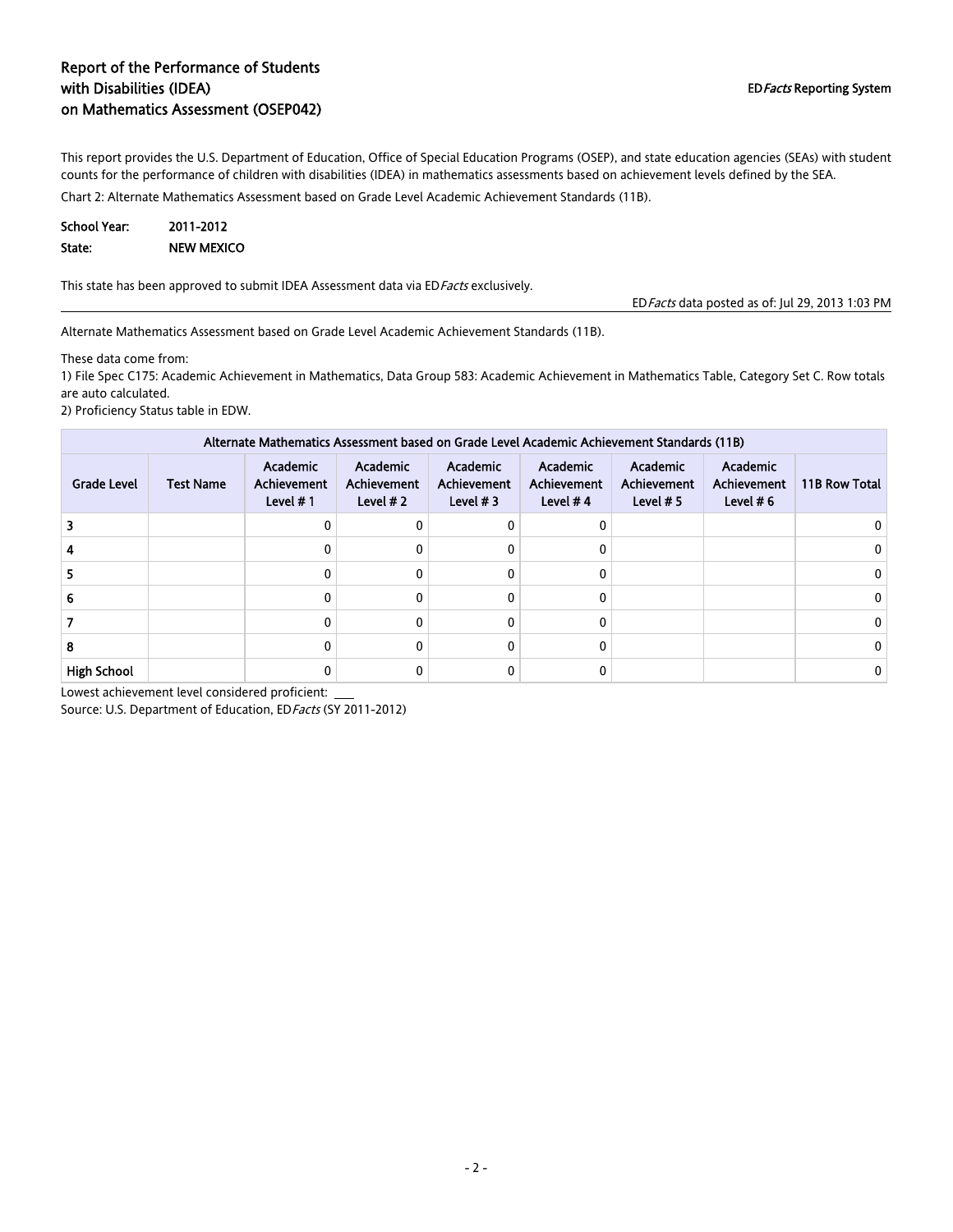#### Report of the Performance of Students with Disabilities (IDEA) on Mathematics Assessment (OSEP042) and Disabilities (IDER) extended the contraction of the contraction of Mathematics Assessment (OSEP042)

This report provides the U.S. Department of Education, Office of Special Education Programs (OSEP), and state education agencies (SEAs) with student counts for the performance of children with disabilities (IDEA) in mathematics assessments based on achievement levels defined by the SEA.

Chart 3: Alternate Mathematics Assessment based on Modified Academic Achievement Standards (11C).

| <b>School Year:</b> | 2011-2012         |
|---------------------|-------------------|
| State:              | <b>NEW MEXICO</b> |

This state has been approved to submit IDEA Assessment data via EDFacts exclusively.

EDFacts data posted as of: Jul 29, 2013 1:03 PM

Alternate Mathematics Assessment based on Modified Academic Achievement Standards (11C).

These data come from:

1) File Spec C175: Academic Achievement in Mathematics, Data Group 583: Academic Achievement in Mathematics Table, Category Set C. Row totals are auto calculated.

2) File Spec C146: Children with Disabilities (IDEA) Alternate Assessment Caps, Data Group 689: Children with Disabilities (IDEA) Alternate Assessment Caps Table, Category Set A.

3) Proficiency Status table in EDW.

| Alternate Mathematics Assessment based on Modified Academic Achievement Standards (11C) |                  |                                              |                                       |                                              |                                              |                                               |                                        |                         |                                                                                     |
|-----------------------------------------------------------------------------------------|------------------|----------------------------------------------|---------------------------------------|----------------------------------------------|----------------------------------------------|-----------------------------------------------|----------------------------------------|-------------------------|-------------------------------------------------------------------------------------|
| <b>Grade Level</b>                                                                      | <b>Test Name</b> | Academic<br><b>Achievement</b><br>Level $#1$ | Academic<br>Achievement<br>Level $#2$ | Academic<br><b>Achievement</b><br>Level $#3$ | Academic<br><b>Achievement</b><br>Level $#4$ | <b>Academic</b><br>Achievement<br>Level $# 5$ | Academic<br>Achievement<br>Level $# 6$ | 11C Row<br><b>Total</b> | Number of<br><b>Students</b><br><b>Included</b><br><b>Within the</b><br>ESEA 2% Cap |
|                                                                                         |                  | 0                                            | $\Omega$                              |                                              | 0                                            |                                               |                                        |                         |                                                                                     |
|                                                                                         |                  | 0                                            | 0                                     |                                              | 0                                            |                                               |                                        |                         |                                                                                     |
| 5                                                                                       |                  | $\mathbf{0}$                                 | $\Omega$                              |                                              | 0                                            |                                               |                                        |                         |                                                                                     |
|                                                                                         |                  | $\Omega$                                     | $\Omega$                              |                                              | 0                                            |                                               |                                        |                         |                                                                                     |
|                                                                                         |                  | 0                                            | $\Omega$                              |                                              | 0                                            |                                               |                                        |                         |                                                                                     |
| 8                                                                                       |                  | 0                                            | 0                                     |                                              | 0                                            |                                               |                                        |                         |                                                                                     |
| <b>High School</b>                                                                      |                  | 0                                            | 0                                     |                                              | 0                                            |                                               |                                        |                         |                                                                                     |

Lowest achievement level considered proficient: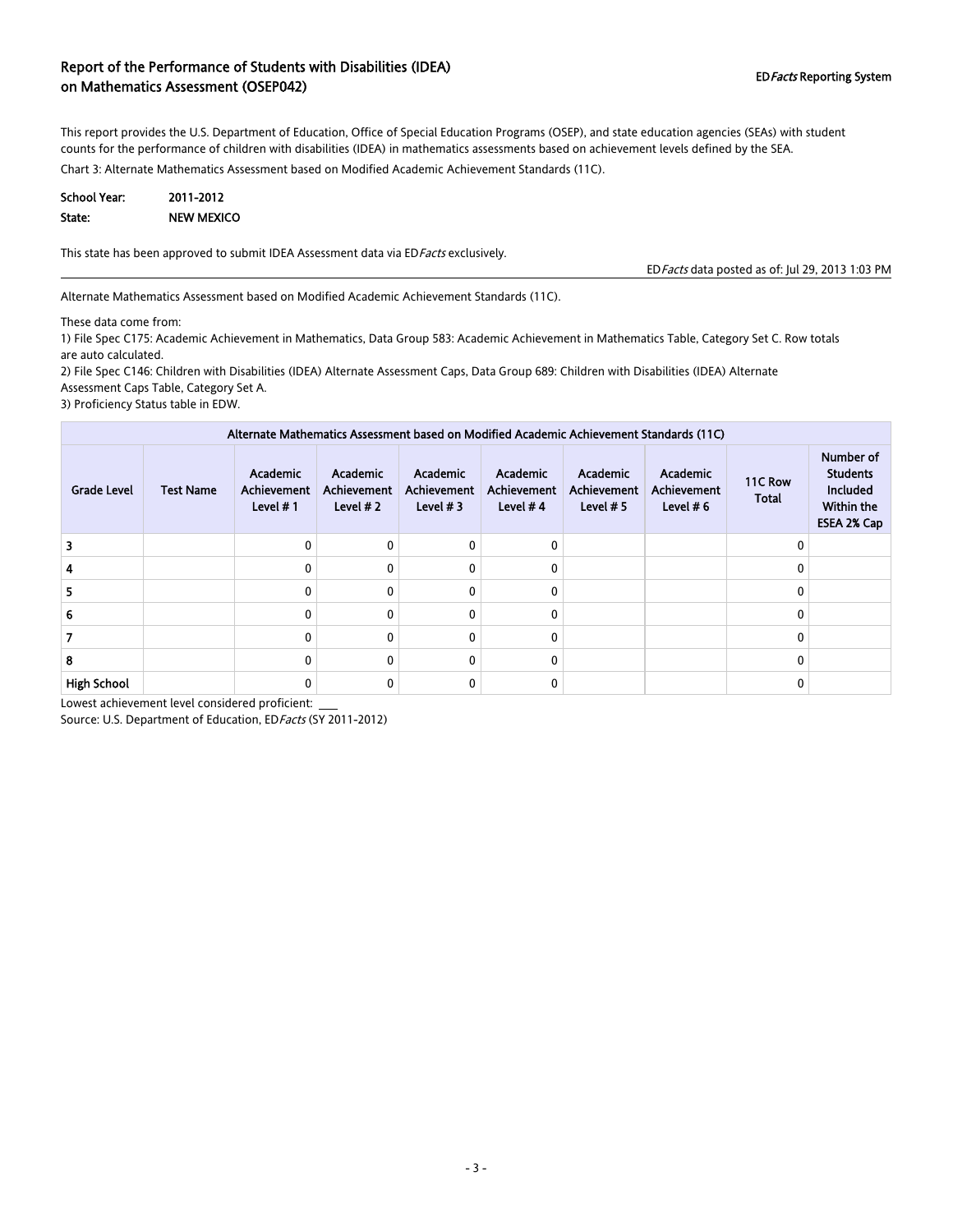#### Report of the Performance of Students with Disabilities (IDEA) on Mathematics Assessment (OSEP042) and Disabilities (IDD V and Disabilities Reporting System on Mathematics Assessment (OSEP042)

This report provides the U.S. Department of Education, Office of Special Education Programs (OSEP), and state education agencies (SEAs) with student counts for the performance of children with disabilities (IDEA) in mathematics assessments based on achievement levels defined by the SEA.

Chart 4: Alternate Mathematics Assessment based on Alternate Academic Achievement Standards (11D).

| <b>School Year:</b> | 2011-2012         |
|---------------------|-------------------|
| State:              | <b>NEW MEXICO</b> |

This state has been approved to submit IDEA Assessment data via EDFacts exclusively.

EDFacts data posted as of: Jul 29, 2013 1:03 PM

Alternate Mathematics Assessment based on Alternate Academic Achievement Standards (11D).

These data come from:

1) File Spec C175: Academic Achievement in Mathematics, Data Group 583: Academic Achievement in Mathematics Table, Category Set C. Row totals are auto calculated.

2) File Spec C146: Children with Disabilities (IDEA) Alternate Assessment Caps, Data Group 689: Children with Disabilities (IDEA) Alternate Assessment Caps Table, Category Set A.

3) Proficiency Status table in EDW.

|                    |                  |                                                     |                                                     |                                              |                                                     |                                        | Alternate Mathematics Assessment based on Alternate Academic Achievement Standards (11D) |                         |                                                                              |
|--------------------|------------------|-----------------------------------------------------|-----------------------------------------------------|----------------------------------------------|-----------------------------------------------------|----------------------------------------|------------------------------------------------------------------------------------------|-------------------------|------------------------------------------------------------------------------|
| <b>Grade Level</b> | <b>Test Name</b> | <b>Academic</b><br><b>Achievement</b><br>Level $#1$ | <b>Academic</b><br><b>Achievement</b><br>Level $#2$ | Academic<br><b>Achievement</b><br>Level $#3$ | <b>Academic</b><br><b>Achievement</b><br>Level $#4$ | Academic<br>Achievement<br>Level $# 5$ | Academic<br><b>Achievement</b><br>Level $# 6$                                            | 11D Row<br><b>Total</b> | Number of<br><b>Students</b><br><b>Included</b><br>Within the<br>ESEA 1% Cap |
|                    |                  | 23                                                  | 151                                                 | 36                                           | 26                                                  |                                        |                                                                                          | 236                     | 0                                                                            |
| 4                  |                  | 23                                                  | 133                                                 | 42                                           | 48                                                  |                                        |                                                                                          | 246                     | 0                                                                            |
| 5.                 |                  | 22                                                  | 112                                                 | 105                                          | 17                                                  |                                        |                                                                                          | 256                     | 0                                                                            |
|                    |                  | 31                                                  | 81                                                  | 81                                           | 45                                                  |                                        |                                                                                          | 238                     | 0                                                                            |
|                    |                  | 21                                                  | 54                                                  | 60                                           | 117                                                 |                                        |                                                                                          | 252                     | 0                                                                            |
| 8                  |                  | 13                                                  | 65                                                  | 51                                           | 86                                                  |                                        |                                                                                          | 215                     | 0                                                                            |
| <b>High School</b> |                  | 29                                                  | 32                                                  | 34                                           | 62                                                  |                                        |                                                                                          | 157                     | 0                                                                            |

Lowest achievement level considered proficient: 3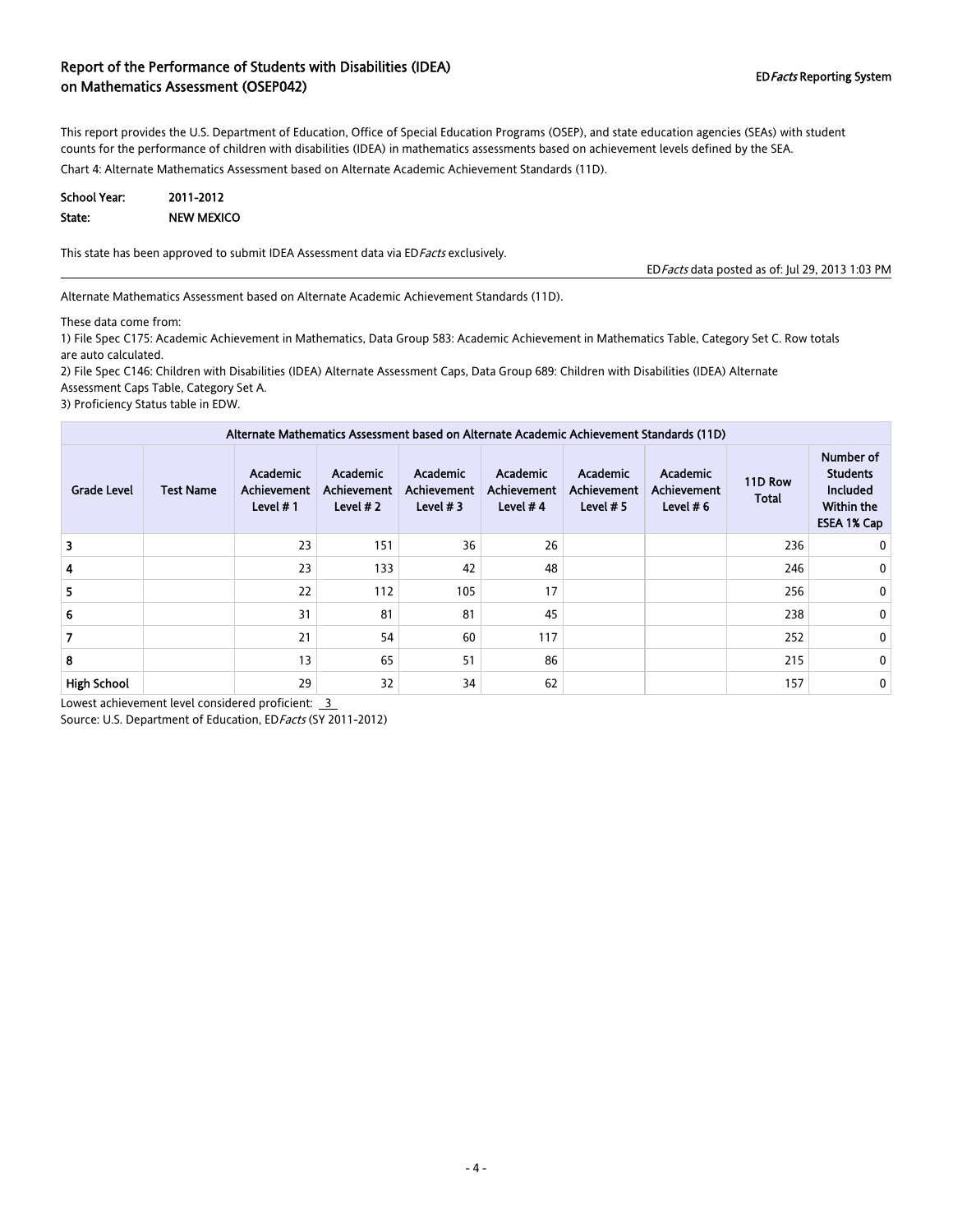### Report of the Performance of Students with Disabilities (IDEA) on Mathematics Assessment (OSEP042)

This report provides the U.S. Department of Education, Office of Special Education Programs (OSEP), and state education agencies (SEAs) with student counts for the performance of children with disabilities (IDEA) in mathematics assessments based on achievement levels defined by the SEA.

Chart 5: Summary of the performance of Children with Disabilities (IDEA) on Mathematics Assessments (all derived).

| <b>School Year:</b> | 2011-2012  |
|---------------------|------------|
| State:              | NEW MEXICO |

This state has been approved to submit IDEA Assessment data via ED Facts exclusively.

EDFacts data posted as of: Jul 29, 2013 1:03 PM

Summary of the performance of Children with Disabilities (IDEA) on Mathematics Assessments (all derived).

These data come from:

1) File Spec C175: Academic Achievement in Mathematics, Data Group 583: Academic Achievement in Mathematics Table, Category Set C. Row totals are auto calculated.

2) File Spec C004: Children with Disabilities (IDEA) - Not Participating in Assessments, Data Group 491: Children with Disabilities (IDEA) Not Participating in Assessments Table, Category Set A.

3) File Spec C185: Assessment Participation in Mathematics, Data Group 588: Assessment Participation in Mathematics Table, Category Set C. 4) Proficiency Status table in EDW.

| <b>Grade Level</b> | <b>Total Reported for</b><br>Column 11A | <b>Total Reported for</b><br>Column 11B | <b>Total Reported for</b><br>Column 11C | <b>Total Reported for</b><br>Column 11D | No Valid Score (12) | Total (13) |
|--------------------|-----------------------------------------|-----------------------------------------|-----------------------------------------|-----------------------------------------|---------------------|------------|
| 3                  | 2,979                                   | $\mathbf{0}$                            | 0                                       | 236                                     | 36                  | 3,251      |
| 4                  | 3,281                                   | 0                                       | 0                                       | 246                                     | 27                  | 3,554      |
| 5                  | 3,367                                   | 0                                       | 0                                       | 256                                     | 28                  | 3,651      |
| 6                  | 3.294                                   | 0                                       | 0                                       | 238                                     | 25                  | 3,557      |
|                    | 3,010                                   | 0                                       | 0                                       | 252                                     | 36                  | 3,298      |
| 8                  | 2,737                                   | 0                                       | 0                                       | 215                                     | 29                  | 2,981      |
| <b>High School</b> | 2,363                                   | 0                                       | 0                                       | 157                                     | 74                  | 2,594      |

<sup>1</sup> Column titled 'No Valid Score (12)' is the total number of students not participating in the assessment for all reasons.

<sup>2</sup> Column 13 is calculated by summing the numbers reported in column 3 plus column 5 plus column 6 plus colum 7 plus column 8 plus column 8 plus column 8 plus column 9 plus column 10.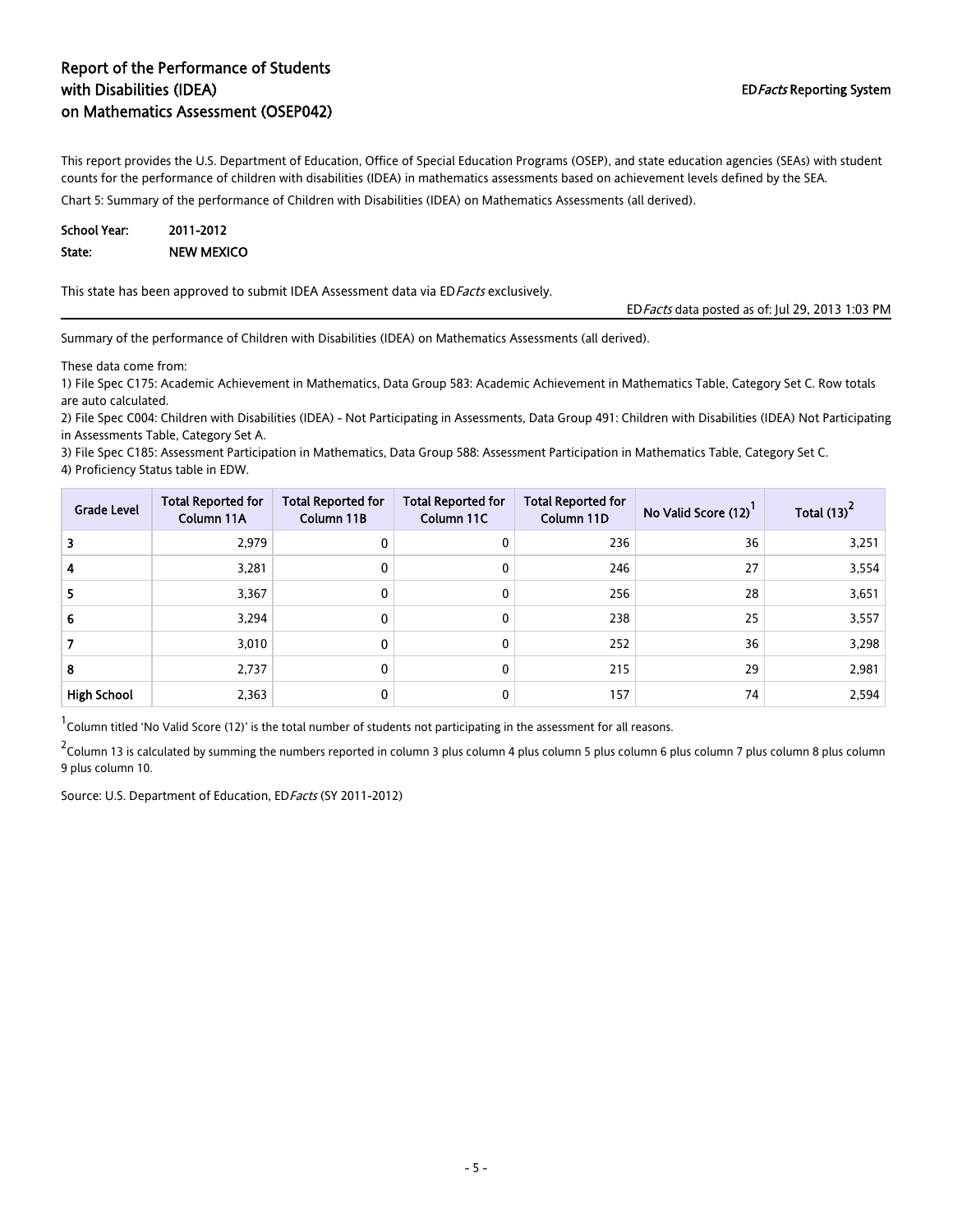## Report of Student Enrollment Data for Reading/Language Arts Assessment (OSEP043) ED Facts Reporting System

This report provides the U.S. Department of Education, Office of Special Education Programs (OSEP), and state education agencies (SEAs) with student counts for children with disabilities (IDEA) who were enrolled at a date, as close as possible, to the testing window. This report represents the universe of students enrolled for a full academic year (FAY) and those non-FAY students. The "all students" data also includes students with disabilities (IDEA).

These data come from:

1) File Spec C188: Assessment Participation, Data Group 589: Assessment Participation in Reading/Language Arts Tables, Category Set C (Column 1).

2) File Spec C188: Assessment Participation, Data Group 589: Assessment Participation in Reading/Language Arts Tables, Subtotal 1 (Column 2).

These data come from ED Facts.

### School Year: 2011-2012 State: NEW MEXICO

This state has been approved to submit IDEA Assessment data via ED Facts exclusively.

EDFacts data posted as of: Jul 29, 2013 1:24 PM

Enrollment data for the Reading/Language Arts Assessment.

These data come from:

1) File Spec C188: Assessment Participation, Data Group 589: Assessment Participation in Reading/Language Arts Tables, Category Set C (Column 1).

2) File Spec C188: Assessment Participation, Data Group 589: Assessment Participation in Reading/Language Arts Tables, Subtotal 1 (Column 2).

| <b>Grade Level</b> | Student with IEPs (1) | All Students (2) |
|--------------------|-----------------------|------------------|
| 3                  | 3,253                 | 25,521           |
| 4                  | 3,555                 | 25,628           |
| 5                  | 3,655                 | 25,640           |
| 6                  | 3,557                 | 24,977           |
| 7                  | 3,298                 | 24,840           |
| 8                  | 2,984                 | 24,047           |
| <b>High School</b> | 2,595                 | 23,210           |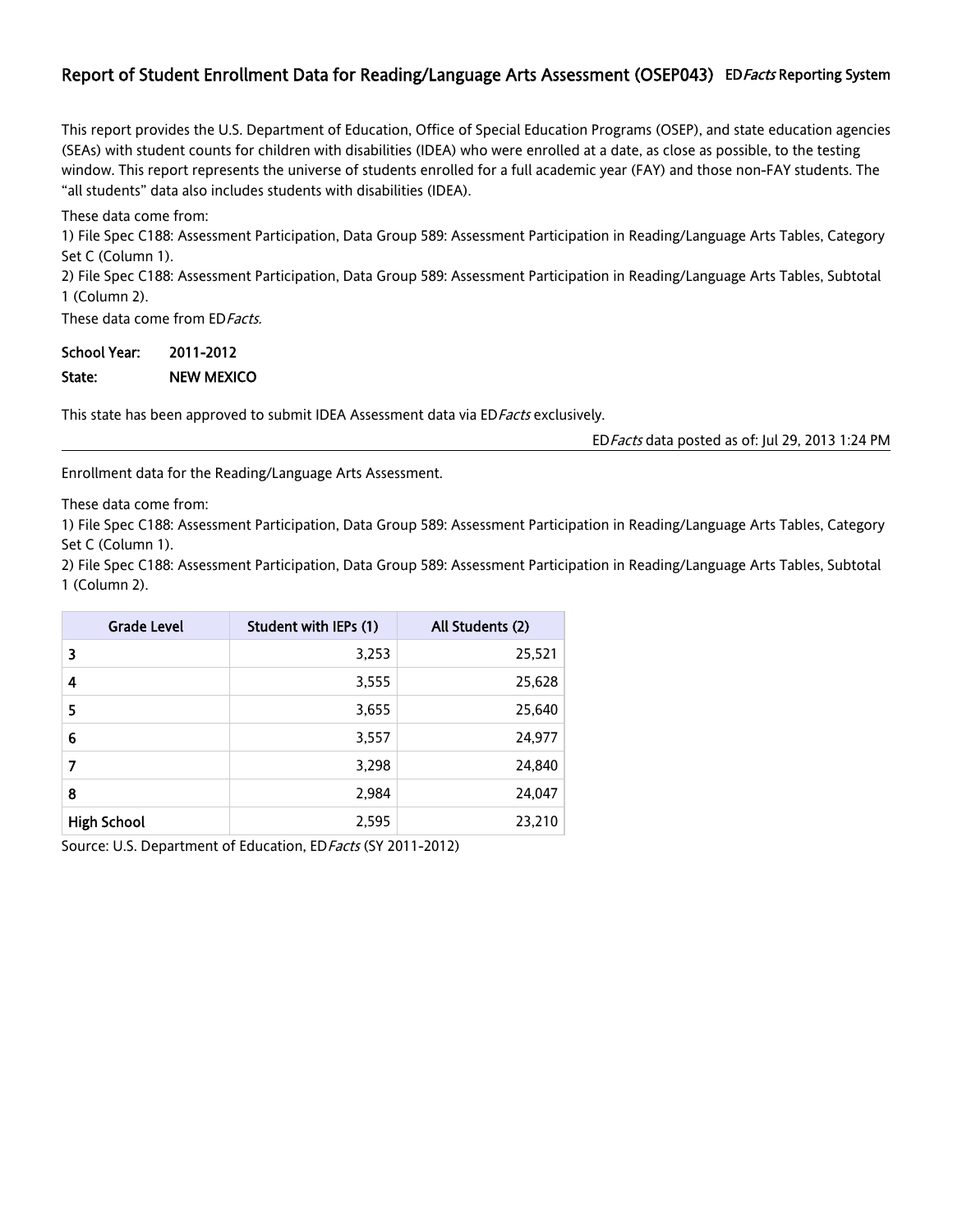# Report of the Participation of Students with Disabilities (IDEA) on Reading/Language Arts Assessment (OSEP044) EDFacts Reporting System

This report provides the U.S. Department of Education, Office of Special Education Programs (OSEP), and state education agencies

(SEAs) with student counts for children with disabilities (IDEA) who participated in Reading/Language Arts assessments and received a valid score.

Chart 1: Students with Disabilities (IDEA) who participated in Regular (General) Reading/Language Arts Assessment based on Grade Level Academic Achievement Standards.

## School Year: 2011-2012 State: NEW MEXICO

This state has been approved to submit IDEA Assessment data via ED Facts exclusively.

EDFacts data posted as of: Jul 29, 2013 1:01 PM

Students with Disabilities (IDEA) who participated in Regular (General) Reading/Language Arts Assessment based on Grade Level

Academic Achievement Standards.

These data come from:

File Spec C188: Assessment Participation, Data Group 589: Assessment Participation in Reading/Language Arts Table, Category Set C.

|             | Students with Disabilities (IDEA) who participated in Regular (General) Reading/Language Arts<br>Assessment based on Grade Level Academic Achievement Standards |                                                                                           |                                                                                                                        |  |  |  |
|-------------|-----------------------------------------------------------------------------------------------------------------------------------------------------------------|-------------------------------------------------------------------------------------------|------------------------------------------------------------------------------------------------------------------------|--|--|--|
| Grade Level | Total (3)                                                                                                                                                       | Subset (of 3) who<br>participated in the<br>Assessment with<br><b>Accommodations (3A)</b> | LEP Students in US < 12 Months<br>whose English Proficiency Test<br><b>Replaced Regular Reading</b><br>Assessment (3B) |  |  |  |
| 3           | 2,972                                                                                                                                                           | 589                                                                                       |                                                                                                                        |  |  |  |
| 4           | 3,279                                                                                                                                                           | 624                                                                                       |                                                                                                                        |  |  |  |
| 5           | 3,358                                                                                                                                                           | 636                                                                                       |                                                                                                                        |  |  |  |
| 6           | 3,293                                                                                                                                                           | 594                                                                                       |                                                                                                                        |  |  |  |
| 7           | 3,001                                                                                                                                                           | 467                                                                                       |                                                                                                                        |  |  |  |
| 8           | 2,734                                                                                                                                                           | 423                                                                                       |                                                                                                                        |  |  |  |
| High School | 2,367                                                                                                                                                           | 338                                                                                       |                                                                                                                        |  |  |  |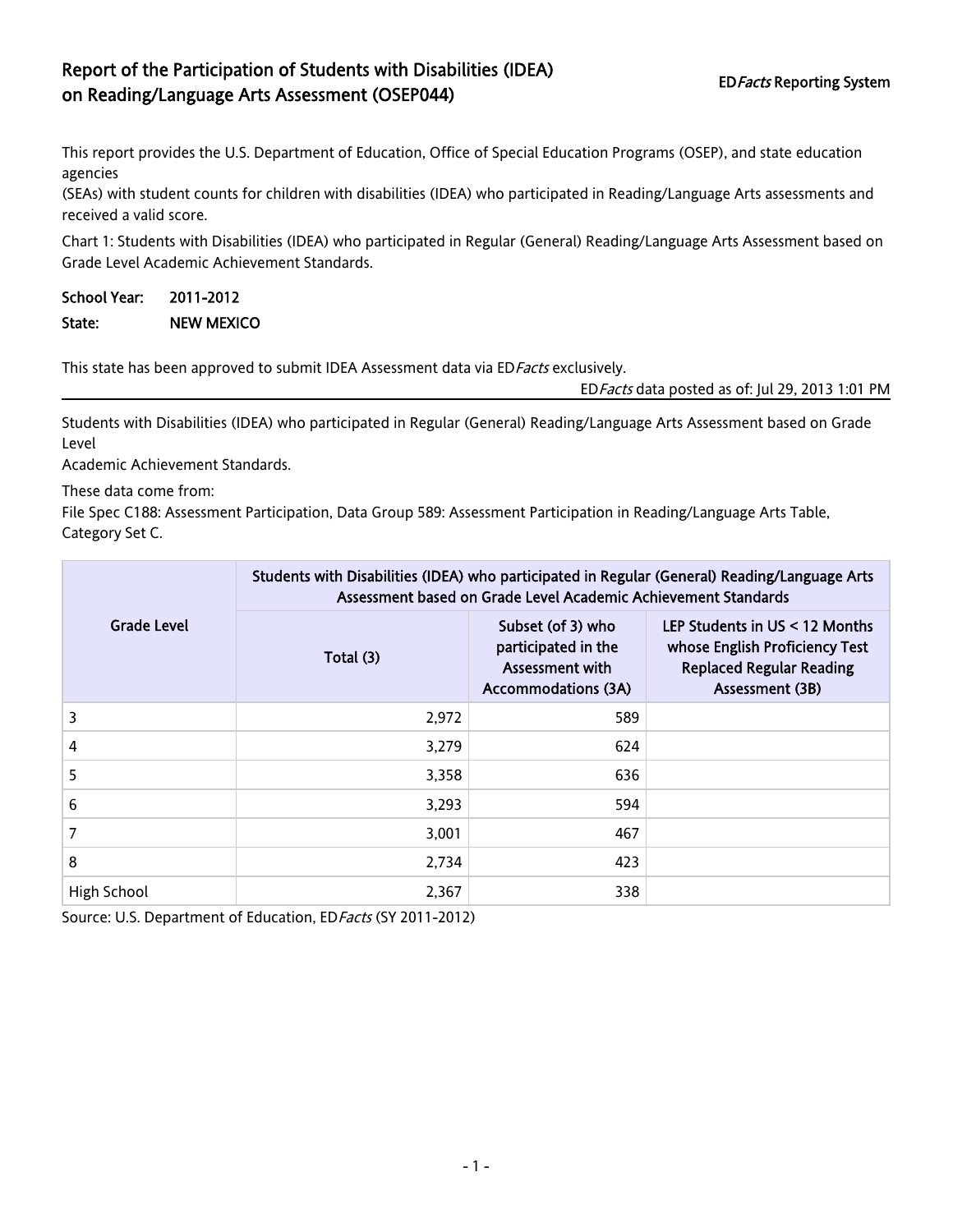## Report of the Participation of Students with Disabilities (IDEA) on Reading/Language Arts Assessment (OSEP044) EDFacts Reporting System EDFacts Reporting System

This report provides the U.S. Department of Education, Office of Special Education Programs (OSEP), and state education agencies (SEAs) with student counts for children with disabilities (IDEA) who participated in Reading/Language Arts assessments and received a valid score.

Chart 2: Students with Disabilities (IDEA) who participated in an Alternate Reading/Language Arts Assessments.

| <b>School Year:</b> | 2011-2012         |
|---------------------|-------------------|
| State:              | <b>NEW MEXICO</b> |

This state has been approved to submit IDEA Assessment data via ED Facts exclusively.

EDFacts data posted as of: Jul 29, 2013 1:01 PM

Students with Disabilities (IDEA) who participated in an Alternate Reading/Language Arts Assessments.

These data come from:

File Spec C188: Assessment Participation, Data Group 589: Assessment Participation in Reading/Language Arts Table, Category Set C.

|                    |             | Students with Disabilities (IDEA) who participated in an Alternate Reading/Language Arts Assessments                               |                                                                                                                       |                                                                                                                               |  |  |  |  |
|--------------------|-------------|------------------------------------------------------------------------------------------------------------------------------------|-----------------------------------------------------------------------------------------------------------------------|-------------------------------------------------------------------------------------------------------------------------------|--|--|--|--|
| Grade Level        | Total $(4)$ | Subset (of 4) whose<br><b>Alternate Assessment</b><br>was based on Grade<br>Level Academic<br><b>Achievement Standards</b><br>(AA) | Subset (of 4) whose<br>Alternate Assessment<br>was based on modified<br><b>Academic Achievement</b><br>Standards (4B) | Subset (of 4) whose<br><b>Alternate Assessment</b><br>was based on Alternate<br><b>Academic Achievement</b><br>Standards (4C) |  |  |  |  |
| 3                  | 237         |                                                                                                                                    |                                                                                                                       | 237                                                                                                                           |  |  |  |  |
| 4                  | 246         |                                                                                                                                    |                                                                                                                       | 246                                                                                                                           |  |  |  |  |
| 5                  | 265         |                                                                                                                                    |                                                                                                                       | 265                                                                                                                           |  |  |  |  |
| 6                  | 239         |                                                                                                                                    |                                                                                                                       | 239                                                                                                                           |  |  |  |  |
| 7                  | 258         |                                                                                                                                    |                                                                                                                       | 258                                                                                                                           |  |  |  |  |
| 8                  | 221         |                                                                                                                                    |                                                                                                                       | 221                                                                                                                           |  |  |  |  |
| <b>High School</b> | 159         |                                                                                                                                    |                                                                                                                       | 159                                                                                                                           |  |  |  |  |

 $1$ The column named 'Total (4)' is auto calculated from columns  $4A + 4B + 4C$ .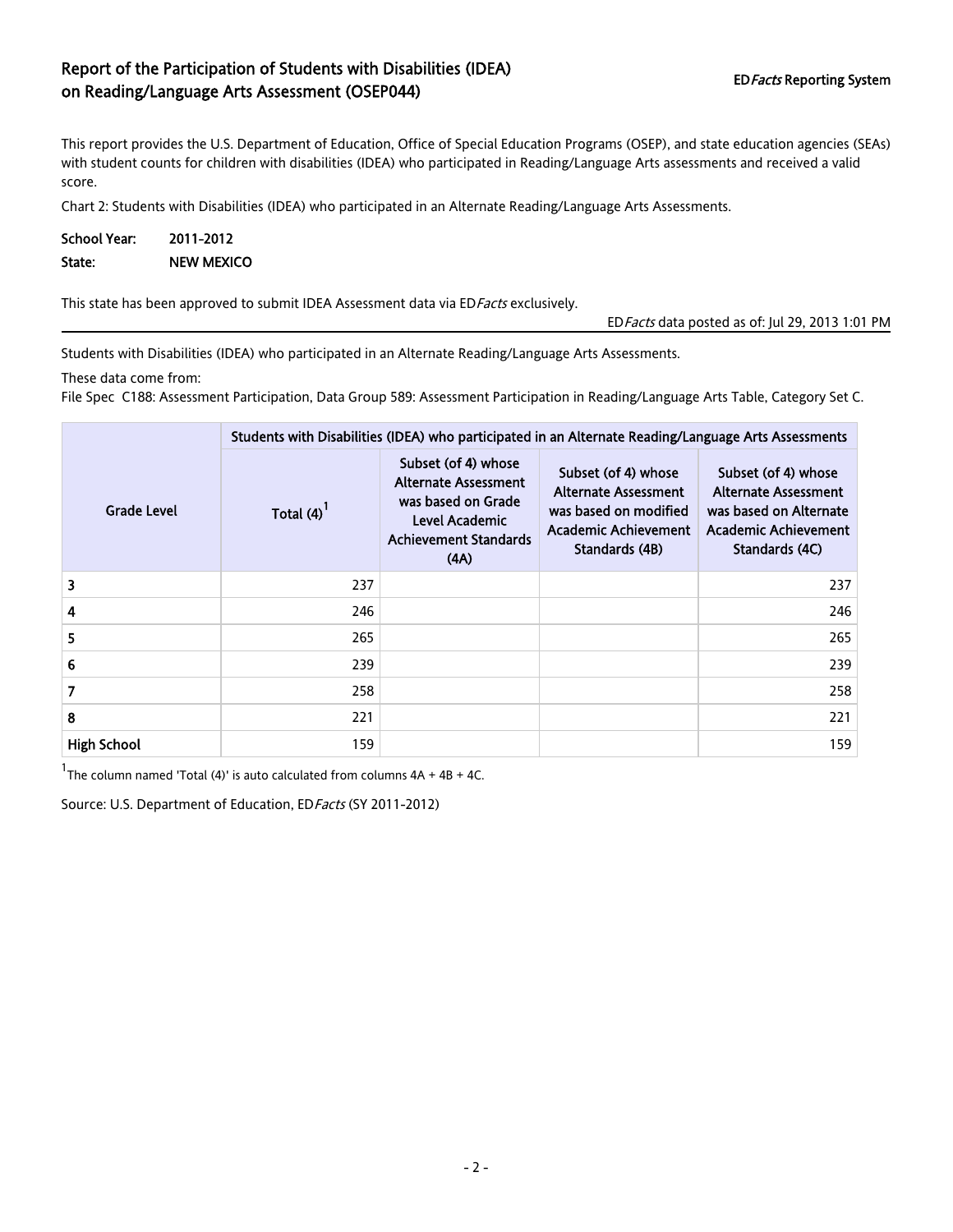# Report of the Participation of Students with Disabilities (IDEA) on Reading/Language Arts Assessment (OSEP044) EDFacts Reporting System

This report provides the U.S. Department of Education, Office of Special Education Programs (OSEP), and state education agencies

(SEAs) with student counts for children with disabilities (IDEA) who participated in Reading/Language Arts assessments and received a valid score.

Chart 3: Students with Disabilities (IDEA) counted as nonparticipants in accordance with ESEA.

| School Year: | 2011-2012         |
|--------------|-------------------|
| State:       | <b>NEW MEXICO</b> |

This state has been approved to submit IDEA Assessment data via ED Facts exclusively.

EDFacts data posted as of: Jul 29, 2013 1:01 PM

Students with Disabilities (IDEA) counted as nonparticipants in accordance with ESEA.

These data come from:

File Spec C004: Children with Disabilities (IDEA) - Not Participating in Assessments, Data Group 491: Children with Disabilities (IDEA) Not Participating in Assessments Table, Category Set A.

|                    | Students with Disabilities (IDEA) counted as non-participants in accordance with |                                                                    |                           |                                                                                |                                                           |                                            |  |  |
|--------------------|----------------------------------------------------------------------------------|--------------------------------------------------------------------|---------------------------|--------------------------------------------------------------------------------|-----------------------------------------------------------|--------------------------------------------|--|--|
|                    |                                                                                  |                                                                    |                           | Students with Disabilities (IDEA) who did not<br>participate in any Assessment |                                                           |                                            |  |  |
| <b>Grade Level</b> | <b>Students</b><br>whose<br>Assessment<br><b>Results were</b><br>Invalid (5)     | Students who<br>participated in<br>Out-Of-Grade<br>Level Tests (6) | Parental<br>Exemption (7) | Absent (8)                                                                     | Did not<br>participate for<br><b>Other Reasons</b><br>(9) | <b>Medical</b><br><b>Emergency</b><br>(10) |  |  |
| 3                  | 34                                                                               |                                                                    | 4                         | 3                                                                              | $\Omega$                                                  |                                            |  |  |
| 4                  | 21                                                                               |                                                                    | 9                         | $\Omega$                                                                       | 0                                                         | $\mathbf{0}$                               |  |  |
| 5                  | 25                                                                               |                                                                    | 3                         | 3                                                                              | $\Omega$                                                  |                                            |  |  |
| 6                  | 21                                                                               |                                                                    | 2                         |                                                                                | $\Omega$                                                  |                                            |  |  |
| 7                  | 31                                                                               |                                                                    | 3                         | 4                                                                              | $\Omega$                                                  |                                            |  |  |
| 8                  | 18                                                                               |                                                                    | 0                         | 11                                                                             | $\Omega$                                                  | $\mathbf{0}$                               |  |  |
| High School        | 34                                                                               |                                                                    | 3                         | 32                                                                             | $\Omega$                                                  | 0                                          |  |  |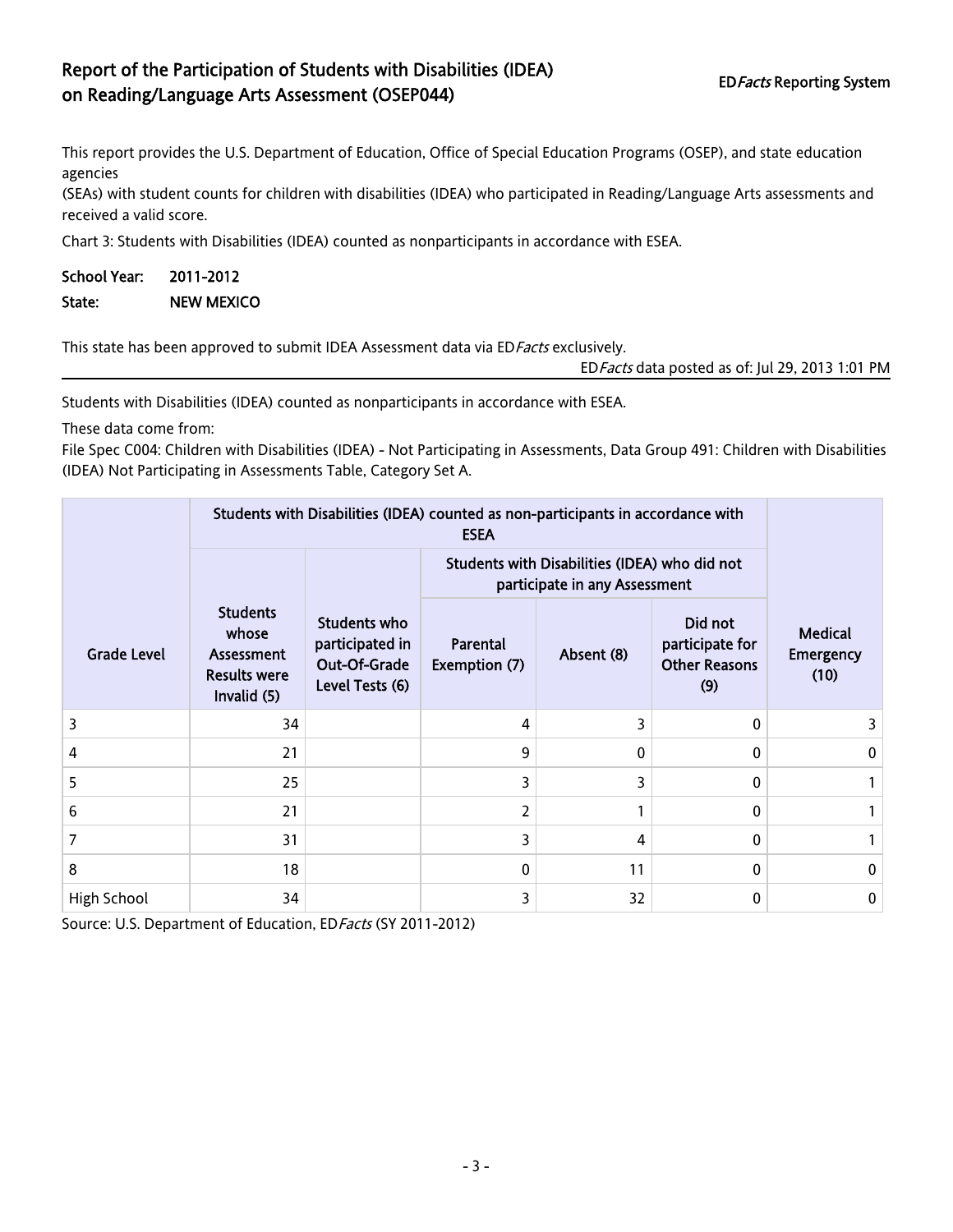### Report of the Performance of Students with Disabilities (IDEA) on Reading/Language Arts Assessment (OSEP045)

This report provides the U.S. Department of Education, Office of Special Education Programs (OSEP), and state education agencies (SEAs) with student counts for the performance of children with disabilities (IDEA) in Reading/Language Arts assessments based on achievement levels defined by the SEA.

Chart 1: Regular (General) Reading/Language Arts Assessment based on Grade Level Academic Achievement Standards (11A).

| School Year: | 2011-2012         |
|--------------|-------------------|
| State:       | <b>NEW MEXICO</b> |

This state has been approved to submit IDEA Assessment data via EDFacts exclusively.

EDFacts data posted as of: Jul 29, 2013 1:08 PM

Regular (General) Reading/Language Arts Assessment based on Grade Level Academic Achievement Standards (11A).

These data come from:

1) File Spec C178: Academic Achievement in Reading/Language Arts, Data Group 584: Academic Achievement in Reading/Language Arts Table, Category

Set C. Row totals are auto calculated.

2) Proficiency Status table in EDW.

| Regular (General) Reading/Language Arts Assessment based on Grade Level Academic Achievement Standards (11A) |                  |                                               |                                              |                                              |                                              |                                               |                                               |                      |
|--------------------------------------------------------------------------------------------------------------|------------------|-----------------------------------------------|----------------------------------------------|----------------------------------------------|----------------------------------------------|-----------------------------------------------|-----------------------------------------------|----------------------|
| <b>Grade Level</b>                                                                                           | <b>Test Name</b> | Academic<br><b>Achievement</b><br>Level $# 1$ | <b>Academic</b><br>Achievement<br>Level $#2$ | Academic<br><b>Achievement</b><br>Level $#3$ | Academic<br><b>Achievement</b><br>Level $#4$ | Academic<br><b>Achievement</b><br>Level $# 5$ | <b>Academic</b><br>Achievement<br>Level $# 6$ | <b>11A Row Total</b> |
| 3                                                                                                            |                  | 1,881                                         | 572                                          | 487                                          | 32                                           |                                               |                                               | 2,972                |
| 4                                                                                                            |                  | 1,650                                         | 1,201                                        | 391                                          | 37                                           |                                               |                                               | 3,279                |
| 5                                                                                                            |                  | 1,715                                         | 1,190                                        | 433                                          | 20                                           |                                               |                                               | 3,358                |
| 6                                                                                                            |                  | 1.789                                         | 1.118                                        | 354                                          | 32                                           |                                               |                                               | 3,293                |
|                                                                                                              |                  | 1,717                                         | 940                                          | 324                                          | 20                                           |                                               |                                               | 3,001                |
| 8                                                                                                            |                  | 1,587                                         | 783                                          | 334                                          | 30                                           |                                               |                                               | 2,734                |
| <b>High School</b>                                                                                           |                  | 1,314                                         | 817                                          | 204                                          | 32                                           |                                               |                                               | 2,367                |

Lowest achievement level considered proficient: 3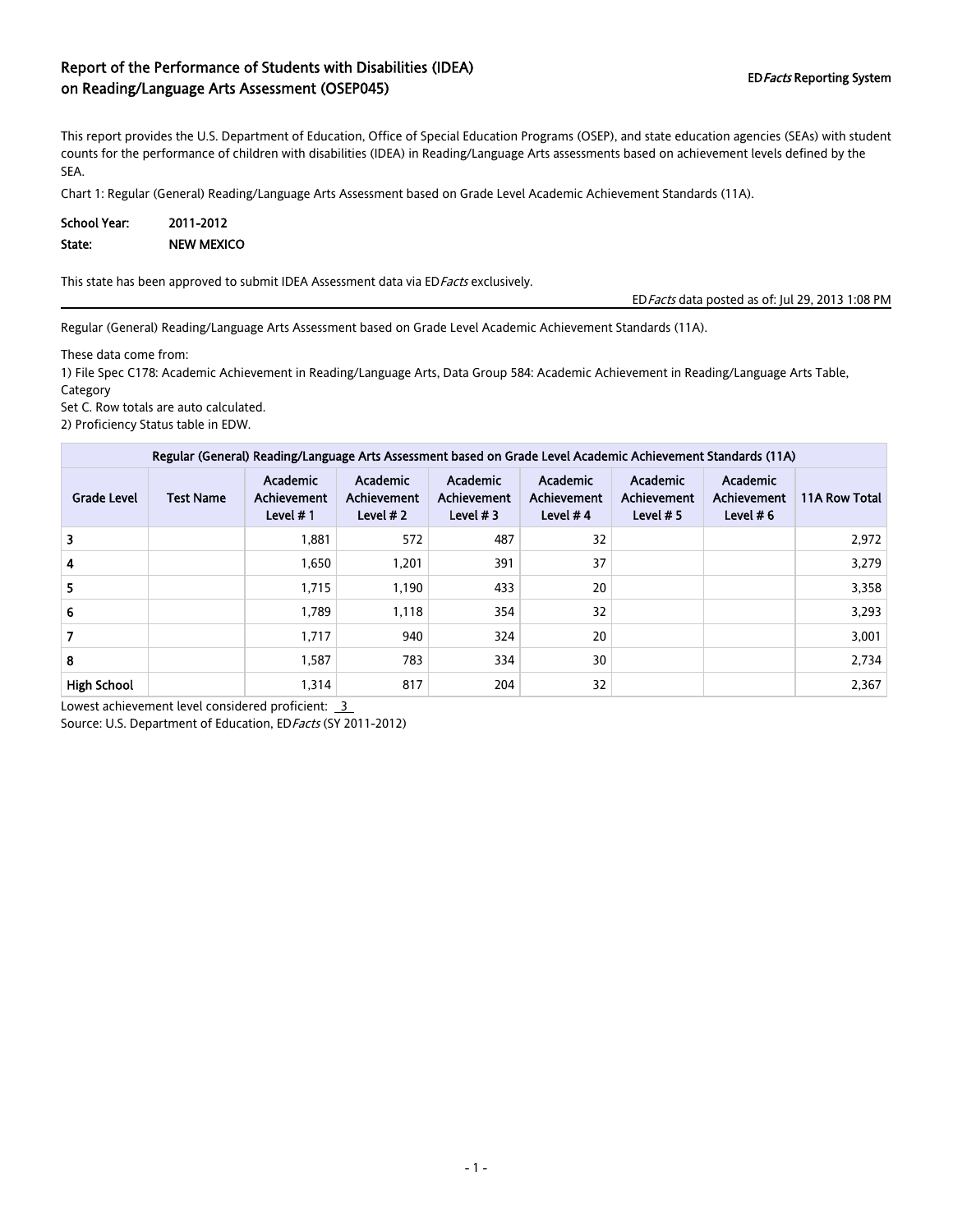### Report of the Performance of Students with Disabilities (IDEA) on Reading/Language Arts Assessment (OSEP045)

This report provides the U.S. Department of Education, Office of Special Education Programs (OSEP), and state education agencies (SEAs) with student counts for the performance of children with disabilities (IDEA) in Reading/Language Arts assessments based on achievement levels defined by the SEA.

Chart 2: Alternate Reading/Language Arts Assessment based on Grade Level Academic Achievement Standards (11B).

| School Year: | 2011-2012         |
|--------------|-------------------|
| State:       | <b>NEW MEXICO</b> |

This state has been approved to submit IDEA Assessment data via EDFacts exclusively.

EDFacts data posted as of: Jul 29, 2013 1:08 PM

Alternate Reading/Language Arts Assessment based on Grade Level Academic Achievement Standards (11B).

These data come from:

1) File Spec C178: Academic Achievement in Reading/Language Arts, Data Group 584: Academic Achievement in Reading/Language Arts Table, Category

Set C. Row totals are auto calculated.

2) Proficiency Status table in EDW.

| Alternate Reading/Language Arts Assessment based on Grade Level Academic Achievement Standards (11B) |                  |                                        |                                              |                                              |                                                     |                                        |                                                      |               |  |  |
|------------------------------------------------------------------------------------------------------|------------------|----------------------------------------|----------------------------------------------|----------------------------------------------|-----------------------------------------------------|----------------------------------------|------------------------------------------------------|---------------|--|--|
| <b>Grade Level</b>                                                                                   | <b>Test Name</b> | Academic<br>Achievement<br>Level $# 1$ | <b>Academic</b><br>Achievement<br>Level $#2$ | Academic<br><b>Achievement</b><br>Level $#3$ | <b>Academic</b><br><b>Achievement</b><br>Level $#4$ | Academic<br>Achievement<br>Level $# 5$ | <b>Academic</b><br><b>Achievement</b><br>Level $# 6$ | 11B Row Total |  |  |
|                                                                                                      |                  | 0                                      |                                              |                                              |                                                     |                                        |                                                      | U             |  |  |
|                                                                                                      |                  | 0                                      | 0                                            |                                              |                                                     |                                        |                                                      | 0             |  |  |
|                                                                                                      |                  | 0                                      | 0                                            |                                              |                                                     |                                        |                                                      | 0             |  |  |
| 6                                                                                                    |                  | 0                                      | 0                                            |                                              |                                                     |                                        |                                                      | 0             |  |  |
|                                                                                                      |                  | 0                                      | 0                                            |                                              |                                                     |                                        |                                                      | 0             |  |  |
| 8                                                                                                    |                  | 0                                      | 0                                            |                                              |                                                     |                                        |                                                      | 0             |  |  |
| <b>High School</b>                                                                                   |                  | 0                                      |                                              |                                              |                                                     |                                        |                                                      | 0             |  |  |

Lowest achievement level considered proficient: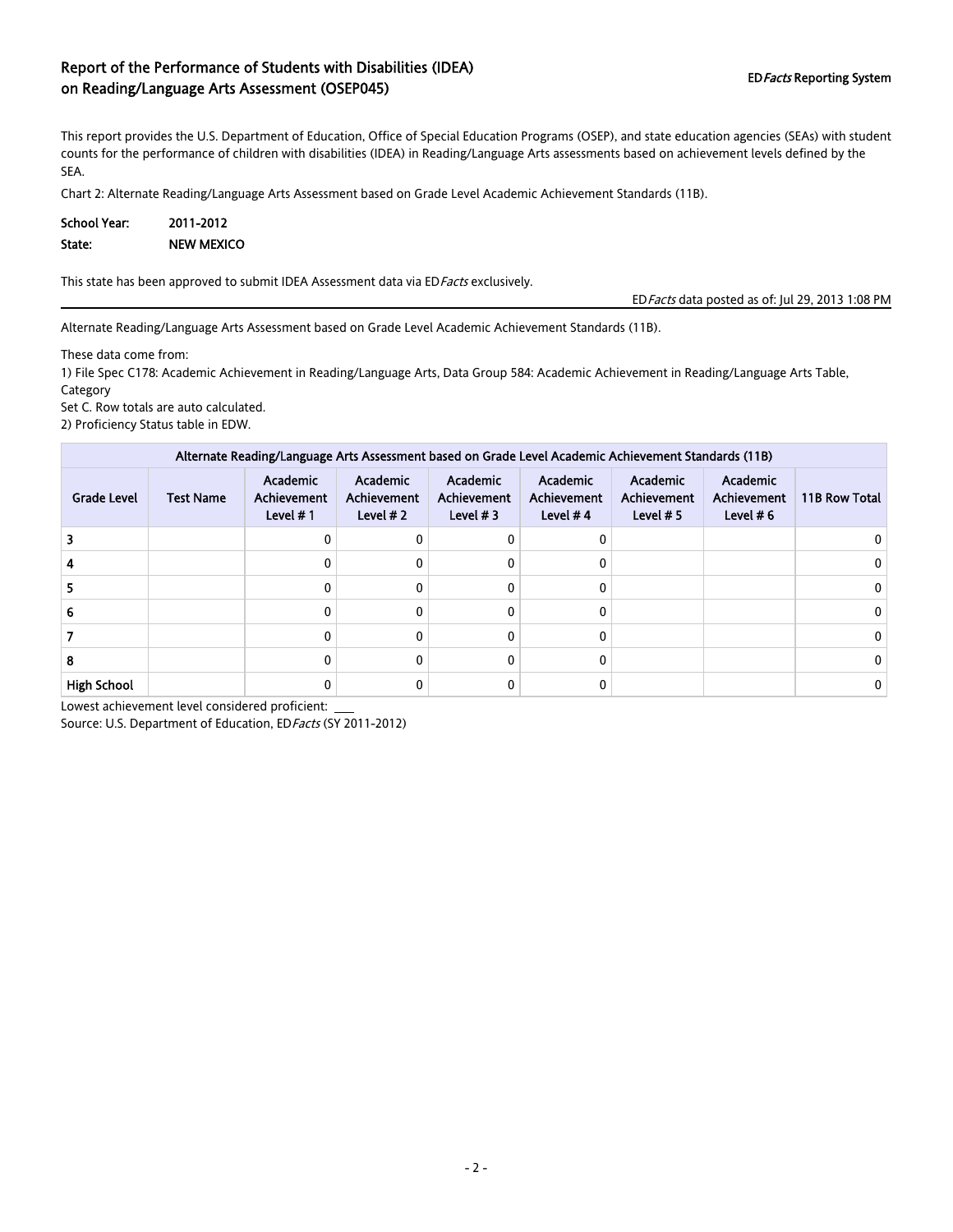#### Report of the Performance of Students with Disabilities (IDEA) on Reading/Language Arts Assessment (OSEP045) EDFacts Reporting System and Reading/Language Arts Assessment (OSEP045)

This report provides the U.S. Department of Education, Office of Special Education Programs (OSEP), and state education agencies (SEAs) with student counts for the performance of children with disabilities (IDEA) in Reading/Language Arts assessments based on achievement levels defined by the SEA.

Chart 3: Alternate Reading/Language Arts Assessment based on Modified Academic Achievement Standards (11C).

| <b>School Year:</b> | 2011-2012         |
|---------------------|-------------------|
| State:              | <b>NEW MEXICO</b> |

This state has been approved to submit IDEA Assessment data via EDFacts exclusively.

EDFacts data posted as of: Jul 29, 2013 1:08 PM

Alternate Reading/Language Arts Assessment based on Modified Academic Achievement Standards (11C).

These data come from:

1) File Spec C178: Academic Achievement in Reading/Language Arts, Data Group 584: Academic Achievement in Reading/Language Arts Table, Category Set C. Row totals are auto calculated.

2) File Spec C146: Children with Disabilities (IDEA) Alternate Assessment Caps, Data Group 689: Children with Disabilities (IDEA) Alternate Assessment Caps Table, Category Set A.

3) Proficiency Status table in EDW.

| Alternate Reading/Language Arts Assessment based on Modified Academic Achievement Standards (11C) |                  |                                              |                                       |                                       |                                              |                                        |                                        |                         |                                                                                     |  |
|---------------------------------------------------------------------------------------------------|------------------|----------------------------------------------|---------------------------------------|---------------------------------------|----------------------------------------------|----------------------------------------|----------------------------------------|-------------------------|-------------------------------------------------------------------------------------|--|
| <b>Grade Level</b>                                                                                | <b>Test Name</b> | Academic<br><b>Achievement</b><br>Level $#1$ | Academic<br>Achievement<br>Level $#2$ | Academic<br>Achievement<br>Level $#3$ | Academic<br><b>Achievement</b><br>Level $#4$ | Academic<br>Achievement<br>Level $# 5$ | Academic<br>Achievement<br>Level $# 6$ | 11C Row<br><b>Total</b> | Number of<br><b>Students</b><br><b>Included</b><br><b>Within the</b><br>ESEA 2% Cap |  |
|                                                                                                   |                  | 0                                            | 0                                     |                                       | 0                                            |                                        |                                        |                         |                                                                                     |  |
|                                                                                                   |                  | 0                                            | $\Omega$                              |                                       | 0                                            |                                        |                                        |                         |                                                                                     |  |
|                                                                                                   |                  | O                                            | $\Omega$                              |                                       | 0                                            |                                        |                                        |                         |                                                                                     |  |
|                                                                                                   |                  | $\Omega$                                     | $\Omega$                              |                                       | 0                                            |                                        |                                        |                         |                                                                                     |  |
|                                                                                                   |                  |                                              | $\Omega$                              |                                       | 0                                            |                                        |                                        |                         |                                                                                     |  |
| 8                                                                                                 |                  | 0                                            | $\Omega$                              |                                       | 0                                            |                                        |                                        |                         |                                                                                     |  |
| <b>High School</b>                                                                                |                  | 0                                            | $\Omega$                              |                                       | 0                                            |                                        |                                        |                         |                                                                                     |  |

Lowest achievement level considered proficient: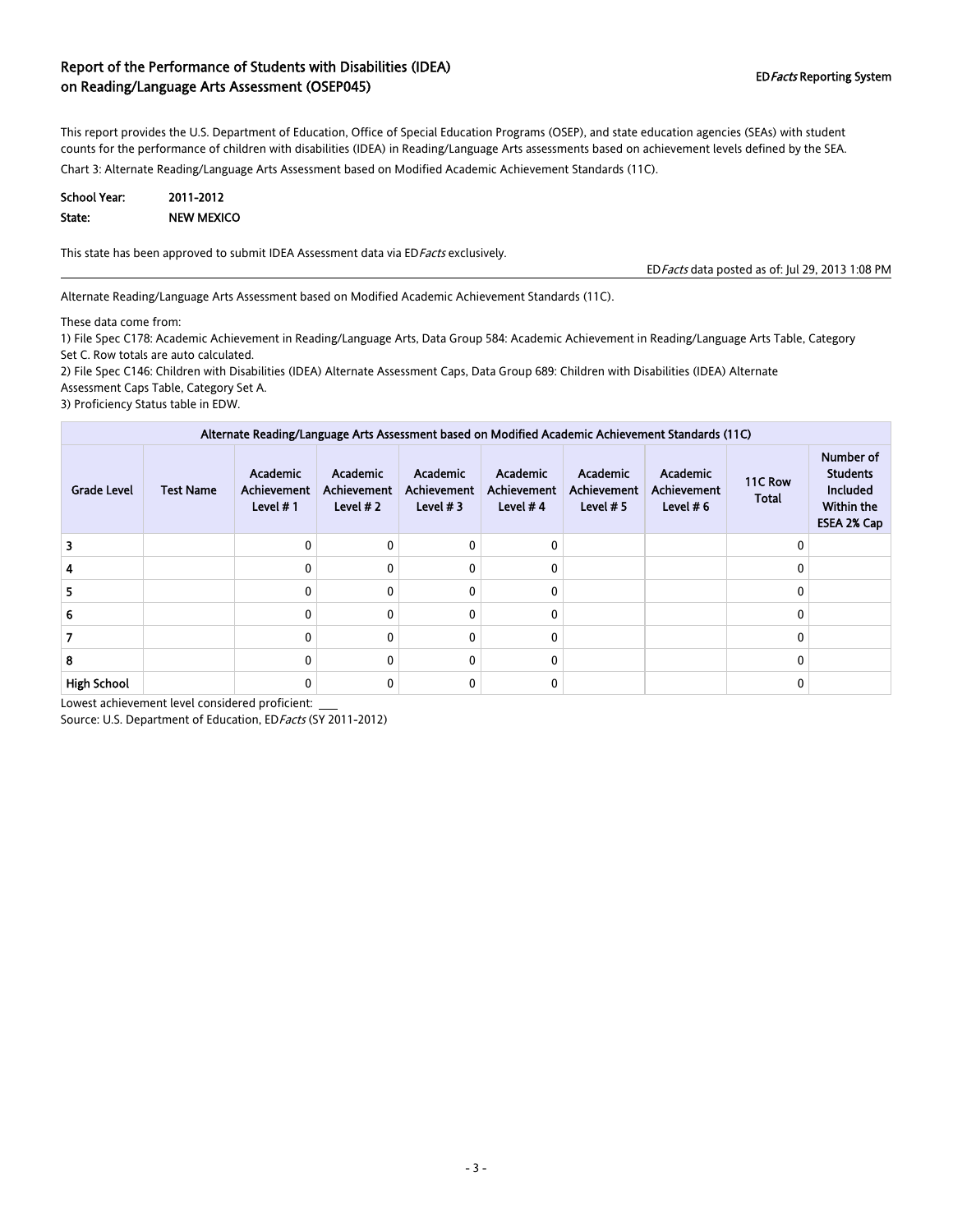#### Report of the Performance of Students with Disabilities (IDEA) on Reading/Language Arts Assessment (OSEP045) EDFacts Reporting System and Reading/Language Arts Assessment (OSEP045)

This report provides the U.S. Department of Education, Office of Special Education Programs (OSEP), and state education agencies (SEAs) with student counts for the performance of children with disabilities (IDEA) in Reading/Language Arts assessments based on achievement levels defined by the SEA.

Chart 4: Alternate Reading/Language Arts Assessment based on Alternate Academic Achievement Standards (11D).

| <b>School Year:</b> | 2011-2012         |
|---------------------|-------------------|
| State:              | <b>NEW MEXICO</b> |

This state has been approved to submit IDEA Assessment data via EDFacts exclusively.

EDFacts data posted as of: Jul 29, 2013 1:08 PM

Alternate Reading/Language Arts Assessment based on Alternate Academic Achievement Standards (11D).

These data come from:

1) File Spec C178: Academic Achievement in Reading/Language Arts, Data Group 584: Academic Achievement in Reading/Language Arts Table, Category Set C. Row totals are auto calculated.

2) File Spec C146: Children with Disabilities (IDEA) Alternate Assessment Caps, Data Group 689: Children with Disabilities (IDEA) Alternate Assessment Caps Table, Category Set A.

3) Proficiency Status table in EDW.

| Alternate Reading/Language Arts Assessment based on Alternate Academic Achievement Standards (11D) |                  |                                               |                                                     |                                       |                                              |                                               |                                        |                         |                                                                              |  |  |
|----------------------------------------------------------------------------------------------------|------------------|-----------------------------------------------|-----------------------------------------------------|---------------------------------------|----------------------------------------------|-----------------------------------------------|----------------------------------------|-------------------------|------------------------------------------------------------------------------|--|--|
| <b>Grade Level</b>                                                                                 | <b>Test Name</b> | Academic<br><b>Achievement</b><br>Level $# 1$ | <b>Academic</b><br><b>Achievement</b><br>Level $#2$ | Academic<br>Achievement<br>Level $#3$ | Academic<br><b>Achievement</b><br>Level $#4$ | <b>Academic</b><br>Achievement<br>Level $# 5$ | Academic<br>Achievement<br>Level $# 6$ | 11D Row<br><b>Total</b> | Number of<br><b>Students</b><br><b>Included</b><br>Within the<br>ESEA 1% Cap |  |  |
| 3                                                                                                  |                  | 22                                            | 64                                                  | 61                                    | 90                                           |                                               |                                        | 237                     | 0                                                                            |  |  |
| 4                                                                                                  |                  | 23                                            | 51                                                  | 48                                    | 124                                          |                                               |                                        | 246                     | 0                                                                            |  |  |
| 5.                                                                                                 |                  | 22                                            | 30                                                  | 61                                    | 152                                          |                                               |                                        | 265                     | 0                                                                            |  |  |
| 6                                                                                                  |                  | 30                                            | 26                                                  | 37                                    | 146                                          |                                               |                                        | 239                     | 0                                                                            |  |  |
|                                                                                                    |                  | 14                                            | 20                                                  | 51                                    | 173                                          |                                               |                                        | 258                     | 0                                                                            |  |  |
| 8                                                                                                  |                  | 11                                            | 23                                                  | 45                                    | 142                                          |                                               |                                        | 221                     | 0                                                                            |  |  |
| <b>High School</b>                                                                                 |                  | 17                                            | 25                                                  | 14                                    | 103                                          |                                               |                                        | 159                     | 0                                                                            |  |  |

Lowest achievement level considered proficient: 3